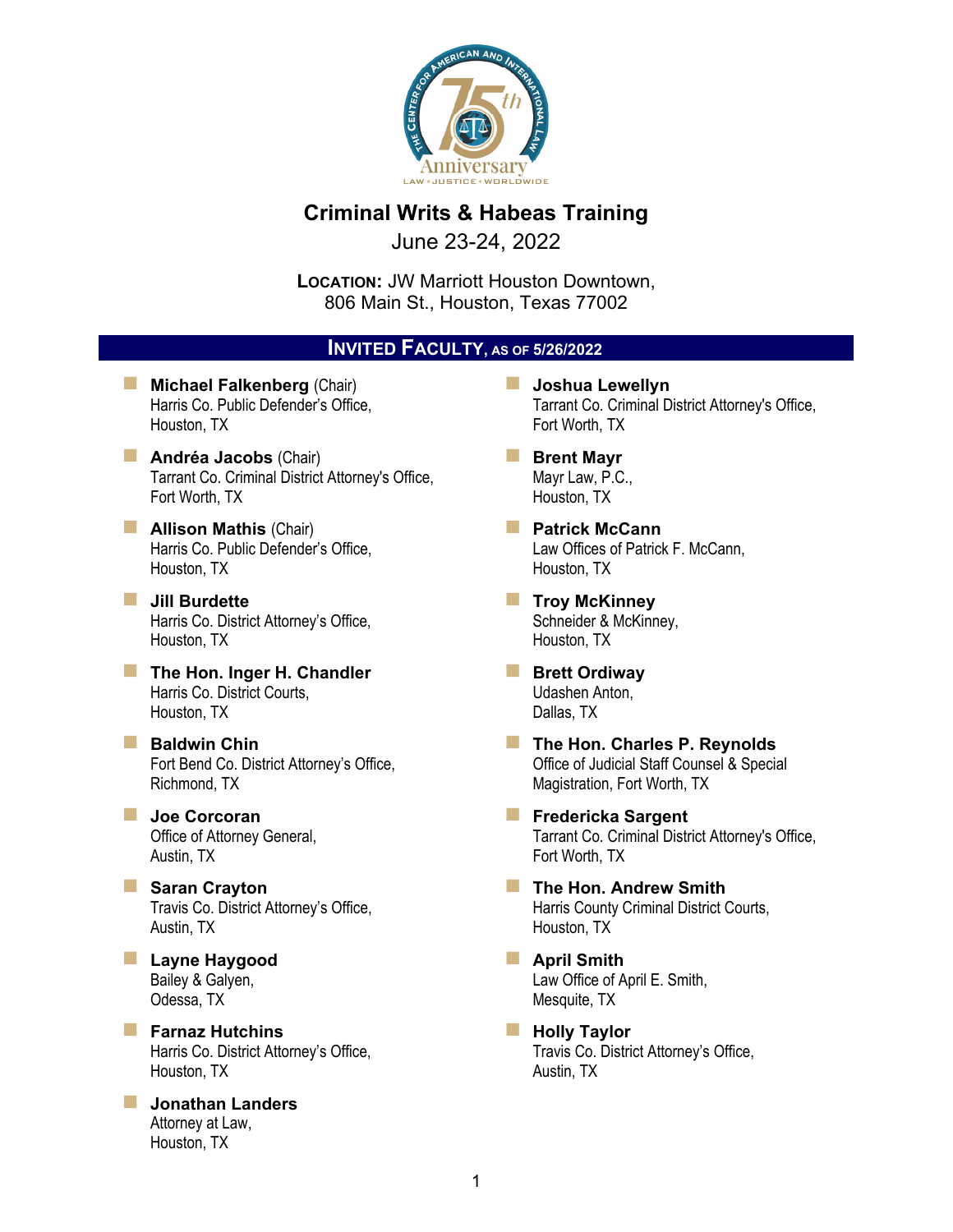

# **Criminal Writs & Habeas Training**

June 23-24, 2022

#### **LOCATION:** JW Marriott Houston Downtown, 806 Main St., Houston, Texas 77002

## Agenda as of 5/26/2022

## **Thursday, June 23:**

| 8:00 a.m.    | Check-In & Registration                                                                                                                                                                            |
|--------------|----------------------------------------------------------------------------------------------------------------------------------------------------------------------------------------------------|
| 9:00 a.m.    | <b>Welcome &amp; Introductions</b>                                                                                                                                                                 |
| $9:05$ a.m.  | Introduction to Pre-Trial Writs vs. Motions<br>The Hon. Andrew J. Smith, Harris County Criminal District Courts, Houston, TX                                                                       |
| $9:35$ a.m.  | <b>Pre-Trial Constitutional Challenges</b><br>Jonathan Landers, Attorney at Law, Houston, TX                                                                                                       |
| 10:05 a.m.   | Double, Double Toil & Trouble: Pre-Trial Jeopardy Writs<br>Allison Mathis, Harris Co. Public Defender's Office, Houston, TX                                                                        |
| $10:35$ a.m. | <b>Break</b>                                                                                                                                                                                       |
| 10:50 a.m.   | 11.07 Nuts & Bolts<br><b>Baldwin Chin, Fort Bend Co. District Attorney's Office, Richmond, TX</b>                                                                                                  |
| 11:45 a.m.   | False Evidence & Brady<br>(Time includes 0.50 ethics hours)<br>Saran Crayton, Travis Co. District Attorney's Office, Austin, TX<br>Holly Taylor, Travis Co. District Attorney's Office, Austin, TX |
| 12:30 p.m.   | Lunch (On Your Own)                                                                                                                                                                                |
| 2:00 p.m.    | Mandamus Law & Practice in Texas Criminal Cases<br>Michael Falkenberg, Harris Co. Public Defender's Office, Houston, TX                                                                            |
| 2:45 p.m.    | <b>Chapter 64 Motions &amp; Forensic Testing</b><br>Lane Haygood, Bailey & Galyen, Odessa, TX (Virtual)                                                                                            |
| $3:15$ p.m.  | <b>Federal Habeas Primer: An Overview</b><br>Joe Corcoran, Office of Attorney General, Austin, TX                                                                                                  |
| $3:45$ p.m.  | <b>Break</b>                                                                                                                                                                                       |